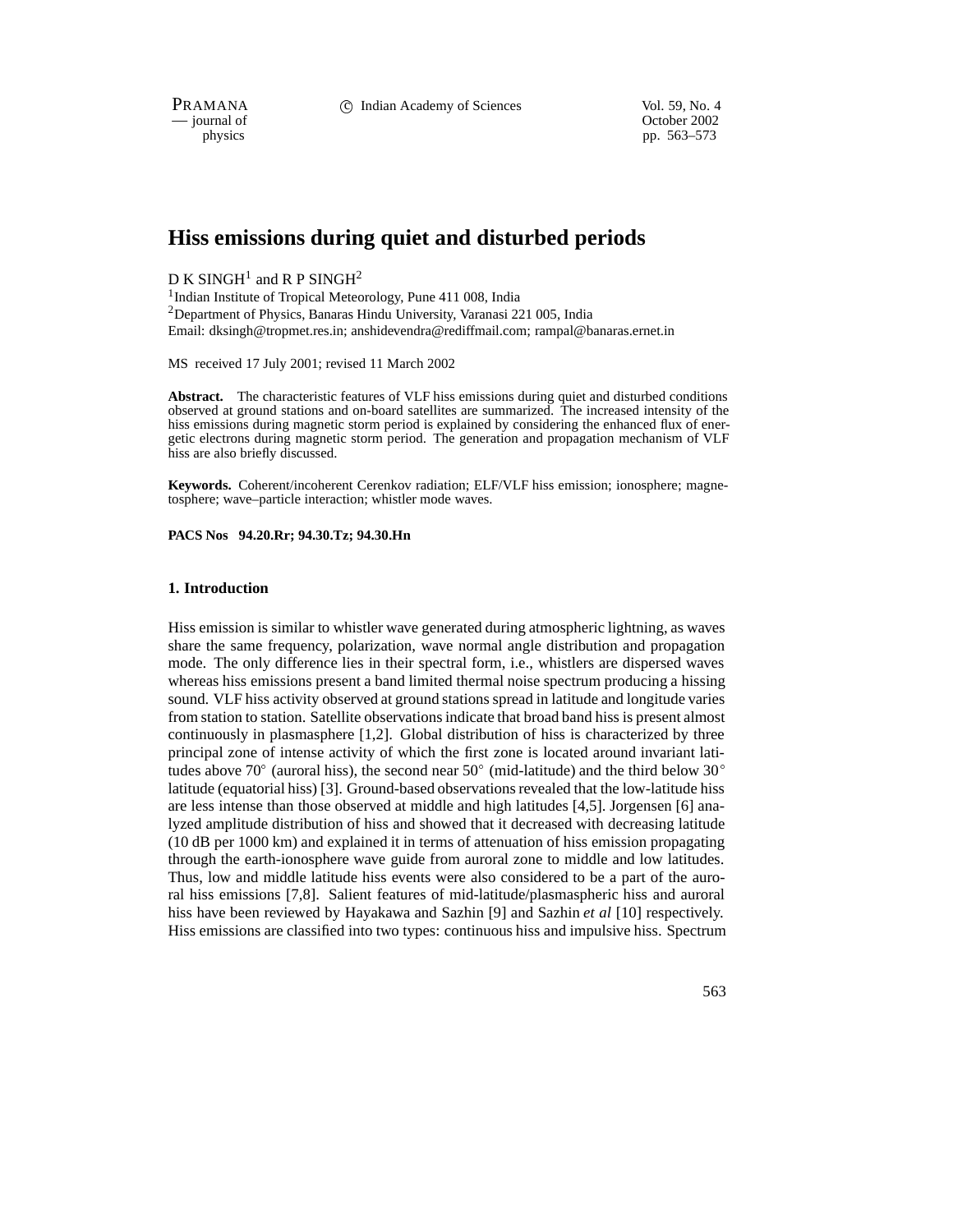#### *D K Singh and R P Singh*

structure of continuous hiss does not reveal any large change for several minutes and even for hours. On the other hand impulsive hiss spectra can change considerably, even within seconds [11]. Impulsive hiss were mostly observed at mid- and high-latitude ground stations. Recently, impulsive hiss were observed at low latitude station Varanasi. Savchenko and Vaisman [12] have reported VLF hiss bursts associated with whistlers. On the basis of an analysis of experimental measurement and numerical simulation, they have shown that the VLF bursts observed on the ground can be formed by refraction and scattering of the VLF waves in the ionosphere on irregularities generated during the precipitation of energetic electrons induced by whistlers.

The intensity and dynamic spectrum of VLF hiss can be explained by analyzing two aspects of the problem; the principal mechanism of hiss generation and the propagation of hiss in the magnetosphere and the ionosphere. Both these processes are involved in the formation of dynamic spectra. However, their separate consideration sometimes results in considerable simplification of the problem, which is necessary for a better understanding of the physical background of the process. A number of generation mechanism both incoherent (Cerenkov radiation, cyclotron radiation, Doppler-shifted cyclotron radiation) and coherent (Cerenkov instability, cyclotron instability, traveling wave-tube mechanism) have been proposed from time to time to explain the observed hiss emission intensity at ground stations as well as on-board rockets and satellites [13–22]. In all the theoretical treatments of instability mechanism it was assumed that all the waves are amplified around the magnetic equator while propagating back and forth along the geomagnetic field lines, till their intensity reaches the observed intensity [4,23–28]. In the case of incoherent generation mechanism, the wave amplitude, generated by individual charged particle distributed along the field lines, is added up to explain the observed flux density. Solomon *et al* [29] have shown experimentally that amplification of background noise to the level of observed hiss intensity is possible. Based on DE-1 satellite data, Sonwalkar and Inan [30] proposed that the wave energy introduced in the magnetosphere by atmospheric lightning discharge may play an important role in embryonic generation of hiss emission.

#### **2. Experimental data**

Hiss emissions are characterized by spectral structure and polarization of the waves. Polarization measurement facilitates the identification of the mode of propagation and their arrival direction [31]. Ground-based impulsive auroral hiss shows circular polarization [32] indicating that it had penetrated through the ionosphere above the station and corresponded to parallel-propagating whistler-mode wave [33]. The polarization of continuous hiss is random [10]. Auroral hiss with right-hand elliptical polarization were also observed [34] indicating non-parallel wave propagation. Hayakawa *et al* [35] have reported right-handed circular polarization for the ELF hiss in the frequency range 1–2 kHz observed at Moshiri station. All these observations suggest hiss emissions to propagate in the whistler mode because no other mode with such a polarization can exist in this frequency range in the magnetospheric and the ionospheric plasma.

Hiss spectrum is similar to band-limited thermal noise in a wide frequency range up to several hundred kilohertz (only for the impulsive hiss). Continuous hiss dominates in the frequency range of 1–20 kHz [36]. The frequency range decreases as the location of station shifts towards low latitudes. The average power flux spectral density observed at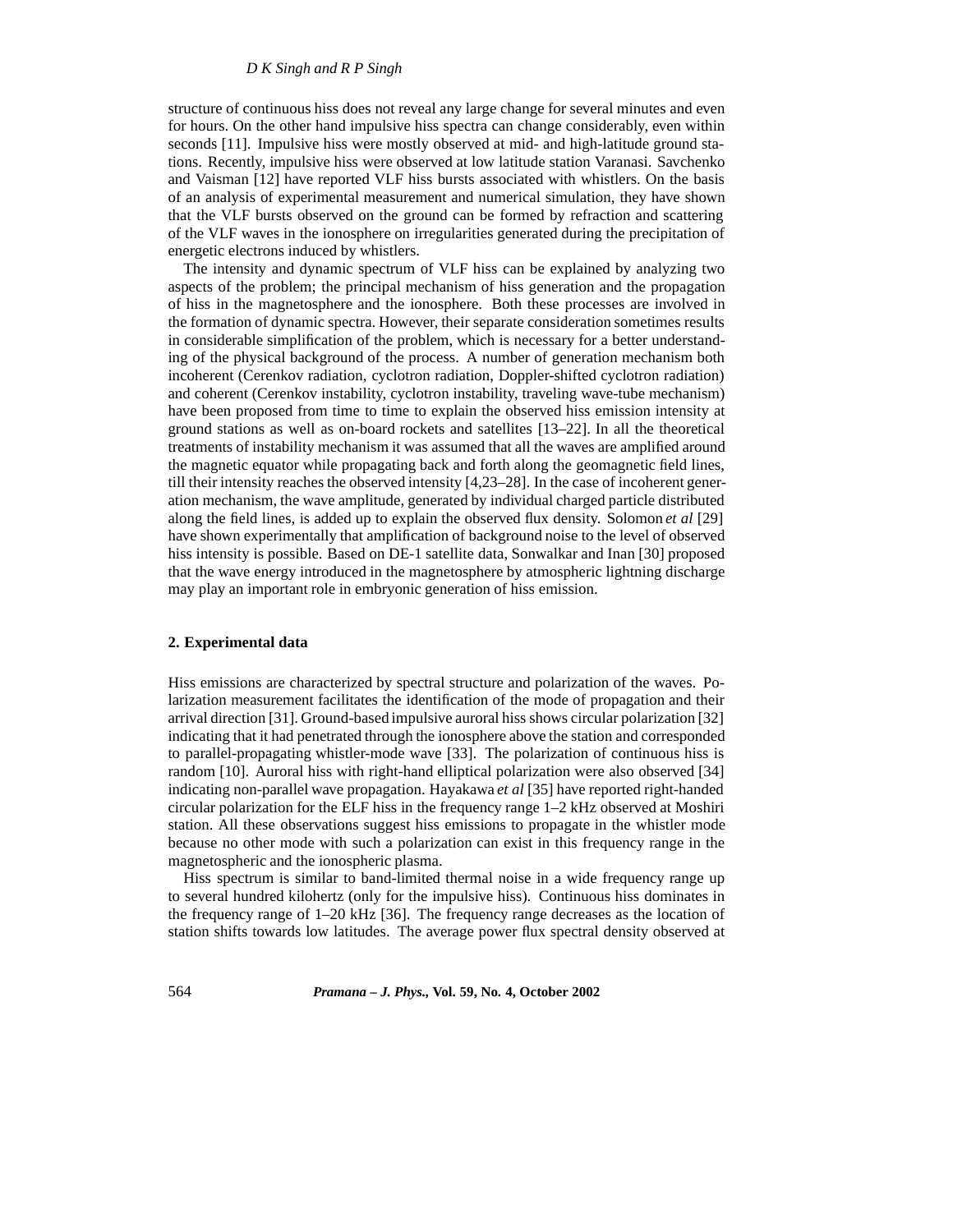auroral zone stations was  $\sim 10^{-16}$  W m<sup>-2</sup> Hz<sup>-1</sup> [6] with peak value greater than 10<sup>-14</sup> W  $m^{-2}$  Hz<sup>-1</sup> around 10 kHz. OGO-2 data revealed power flux spectral density two orders of magnitude higher than that on the ground [6]. Hiss power flux spectral densities up to  $2 \times 10^{-11}$  W m<sup>-2</sup> Hz<sup>-1</sup> had been reported on the basis of Injun-5 data [37] and Alouette-2 data [38]. Gurnett and Frank [37] had also reported an association between hiss bands and intense electron fluxes. They had also found the VLF hiss to be propagating generally downwards along the geomagnetic field lines. The data obtained on-board many satellites such as OGO-4 [39], Injun-5 [40], OGO-6 [41] ISIS-1 [42], S3-3 [43] and AUREOL/ARCAD3 [44] showed that auroral hiss emissions were well correlated with the electron fluxes at energies less than 1 keV. Further, when the electron fluxes decreased down to the level  $10^4$ – $10^5$  electrons cm<sup>-2</sup> s<sup>-1</sup> ster<sup>-1</sup> eV<sup>-1</sup>, the auroral hiss power flux abruptly decreased below the recording level of Injun-5 [37]. Some times, hiss emissions have V-shaped spectrograms which are called as V-shaped hiss [37,45–47] or funnel-type hiss emissions [48]. Poynting vector for V-shaped hiss is downward along the field lines whereas V-shaped saucer emissions have upward wave normal direction [46]. Recently, Lalmani *et al* [49] reported VLF saucer emissions from the low latitude ground station Jammu.

The early observations of low latitude ground-based VLF hiss comes from Japanese workers [50–52] and later on from Indian workers [4,53]. VLF hiss at Srinagar, India was recorded in the frequency band 1–3 kHz and 5–7 kHz [53]. Singh *et al* [4] have reported VLF hiss observed at Varanasi in the frequency band 0.4–2.6 kHz and 4.6–6.1 kHz. They have also reported that the relative intensities of hiss events vary with frequency and time in the same event and also vary widely from event to event. Some of the events presented by Singh *et al* [4] belonged to mid-latitude hiss which had reached the ground station Varanasi, following the earth-ionosphere waveguide path after exiting from the mid-latitude magnetospheric ducts. Mid-latitude hiss has narrow band around 5 kHz, which is a typical property of mid-latitude storm-time hiss.

## **3. VLF hiss and magnetospheric disturbances**

Simultaneous measurements of VLF hiss and electron fluxes supported the idea that hiss events are generated from electron fluxes present in the magnetosphere and ionosphere. During magnetic disturbances more particles are injected and hence, the occurrence probability of VLF hiss is increased. Some studies have been reported using  $K_{\rm P}$  and AE indices. Analyzing the Syowa station data, it had been shown that the occurrence probability of auroral hiss increased when the  $K_p$  index increased from 0 to 5 and decreased when  $K_p$  value increased further [54]. They have also reported similar  $K<sub>P</sub>$  dependence of hiss intensity at different frequencies. Jorgensen [55] reported that hiss bursts were not distinctly correlated with magnetic activity (measured by AE index). Enhanced hiss activity were found to be delayed 1 or 2 days with respect to magnetic storm. Impulsive hiss were reported during the expansion phase of a substorm in the mid-night sector whereas continuous hiss did not show any correlation with the local magnetic disturbances [36,56].

Substorm-associated mid-latitude VLF/ELF emissions could be easily associated with the injection of plasma-sheet electrons into the inner magnetosphere. Hence, substorm aspects of ELF/VLF emissions make it possible to investigate the wave–particle interaction process, the injection and drift process of particle during substorm, the magnetospheric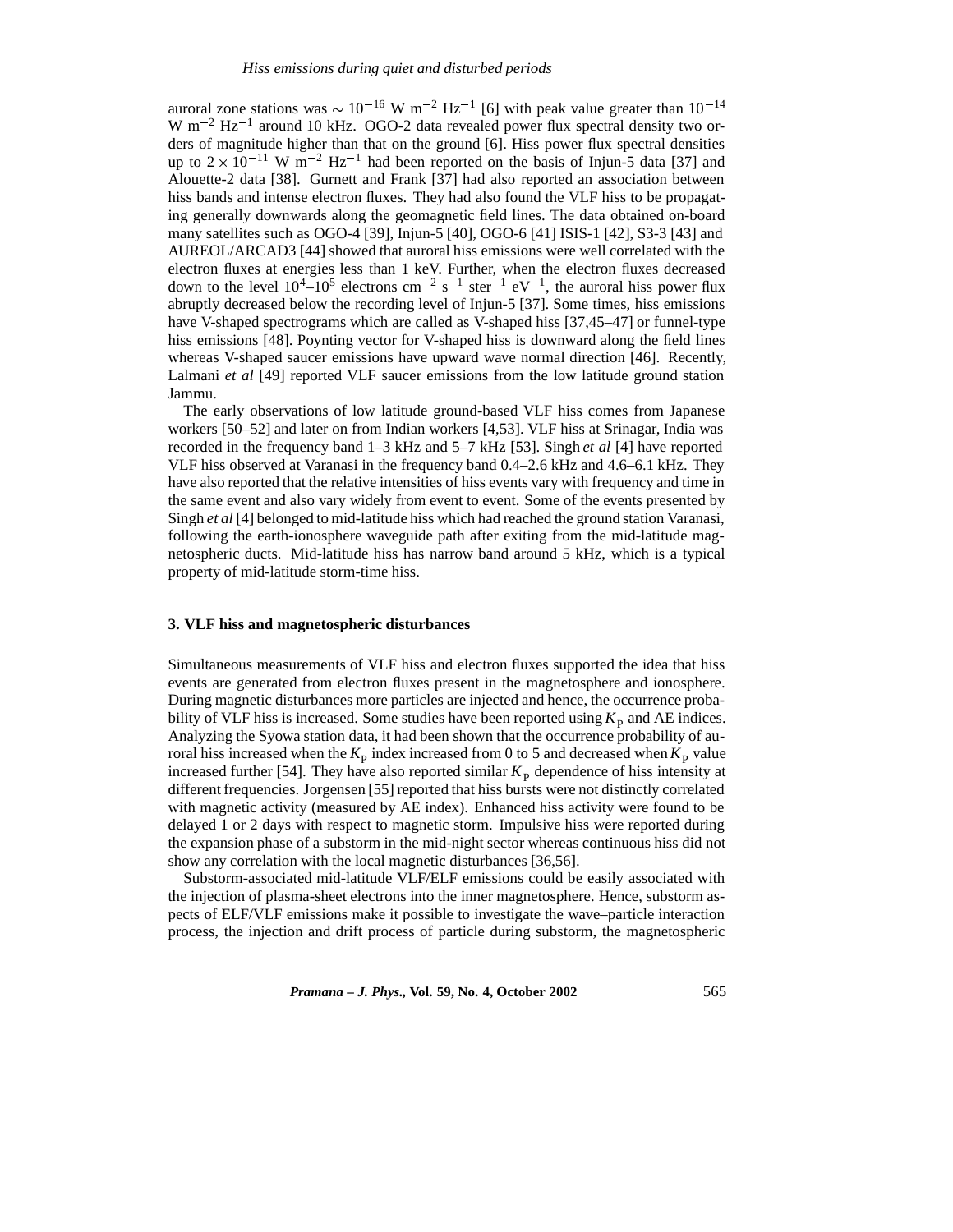plasma structure etc. [57,58]. VLF emissions are intensified during magnetic disturbances and they exhibit a regular frequency drift in the dawn sector [57,58]. The frequency drift could be interpreted in terms of combined effect of the velocity dispersion during the eastward longitudinal drift of energetic electrons injected near the mid-night sector and a quasi-linear electron cyclotron generation of VLF waves [59]. Tsurutani *et al* [60] examined the dependence of inner zone hiss on the level of geomagnetic activity using AE (to identify substorms) and Dst (to identify storms) indices. They have reported that 92% of the hiss events occurred during active intervals containing a substorm (AE  $> 100\gamma$ ), a magnetic storm or in most cases both. Fifty five percent of the events occurred during intense magnetic storms with peak  $|Dist| > 45\gamma$ . Most of the storm time events occurred during the recovery phase as had been earlier reported by Smith *et al* [61]. Further, the most intense emissions occurred soon after the onset of a storm recovery phase. During low geomagnetic activity period hiss intensity was  $10<sup>2</sup>$  orders of magnitude lower than the average intensity during the disturbance period. Analyzing Moshiri data, Hayakawa *et al* [35] showed that the occurrence rate of ELF hiss abruptly increases when  $K_p > 4$ . There is a broad maximum in the occurrence rate for the  $K<sub>P</sub>$  range from 5 to 7. Assuming that ELF hiss are caused by the trapped electron fluxes, it is interesting to see its variation with  $K<sub>p</sub>$ values. Etcheto *et al* [62] had shown that the trapped flux does not vary significantly for values of  $K_{\rm p}$  smaller than 2–3. Trapped flux increases rapidly for  $K_{\rm p} > 3-4$ . The measured flux as a function of  $K_{\rm p}$  [36] fitted with that theoretically derived by Etcheto *et al* [62].

VLF hiss observed at low latitudes could trace their source region located at mid-latitude and at the equatorial zone [4,9]. Ariel satellites have provided a lot of evidence supporting the association of equatorial VLF hiss with thunderstorm activity [52]. Hayakawa *et al* [50] reported two types of VLF hiss recorded at low latitude stations: one was the storm-time VLF hiss centered around 5 kHz and the other was the quiet-time hiss. The former storm-time hiss were mid-latitude hiss generated around the plasma pause and they were observed at low latitudes after penetration at mid-latitudes, followed by the earth-ionosphere wave guide propagation. Quiet-time hiss were peculiar to lower latitudes. Hayakawa [52] had suggested that the hiss events reported by Khosa *et al* [53] could be storm-time plasmaspheric/mid-latitude hiss. It seems that some of the hiss events recorded at Varanasi in the frequency range 4–6 kHz could belong to storm-time mid-latitude VLF hiss.

#### **4. Generation mechanism**

The generation mechanism along with propagation mode should be able to explain the observed frequency spectrum, polarization and intensity of VLF hiss. The observed close correlation between auroral hiss and precipitating low energy electron fluxes made it possible to consider the latter as an energy source. The earliest suggested mechanism for the energy transfer from the electron to the wave was incoherent Cerenkov radiation [63]. It can occur regardless of plasma stability conditions and the emitted wave is broad band, covering the observed frequency range. For different regions of the ionosphere and magnetosphere, the power radiated from different models of the energetic electrons had been computed [4–6,8,18,40,64–66] and the results were compared with the observed power for mid and high latitudes. For ready reference we present selected results in figure 1. In the figure, average representative value of Injun-5 and Alouette-2 measurements are also shown. The measured spectral density in the frequency range from 1 kHz to 25 kHz lies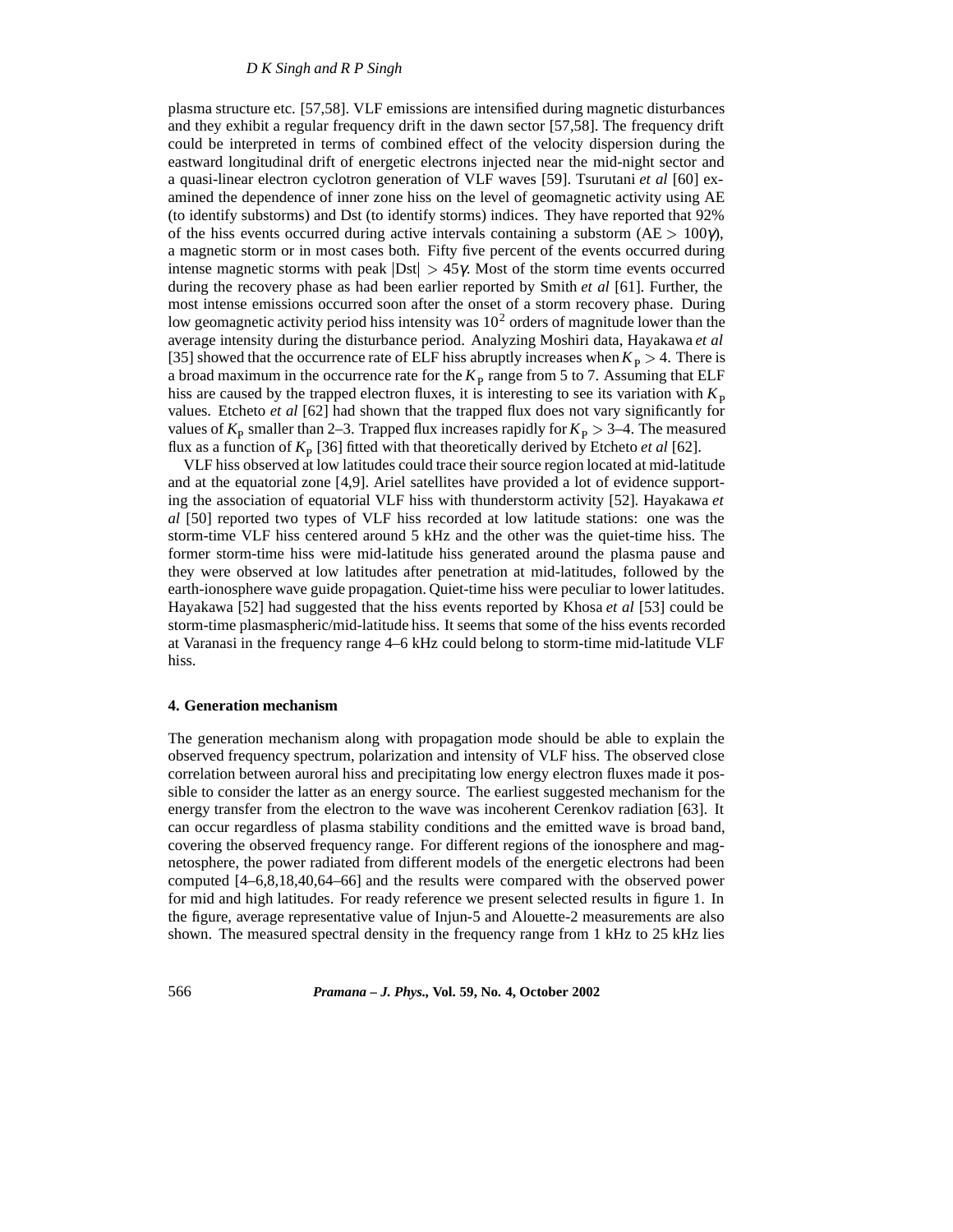

**Figure 1.** Observed spectral density (Injun-5, Alouette-2) and computed spectral den-

sity (from different models) in the frequency range 1 kHz–1 MHz.

between  $10^{-16}$  and  $10^{-14}$  W cm<sup>-2</sup> Hz<sup>-1</sup>. In the same frequency range, the computed power lies in the range  $10^{-18} - 2 \times 10^{-17}$  W cm<sup>-2</sup> Hz<sup>-1</sup>. Thus, the computed spectral density falls short of observed power. In the computation of total power it has been assumed that all the electrons radiate in phase and emitted waves are guided along the field lines. From the figure it is also noted that the wave up to 1 MHz can be emitted through the Cerenkov process and the emitted power at higher frequencies are larger as compared to the power at lower frequencies. The waves while propagating towards the earth's surface are attenuated. Higher frequencies will have larger attenuation as compared to lower frequencies. In fact, the attenuation is minimum around 5 kHz and increases as frequency is either increased or decreased. If we take into account attenuation of the wave, non-guided wave propagation and random phase of the emitted waves, then the theoretically estimated power will be decreased and the gap between the measured and computed spectral densities will be increased.

From figure 1, it is also noted that the shape of the computed spectrum by Jorgensen [6] was similar to that of the Injun-5 data. Both have peak around 10 kHz. Similar spectrum has been reported by Singh *et al* [4] from slightly different radiating zone, that is  $L = 4$ .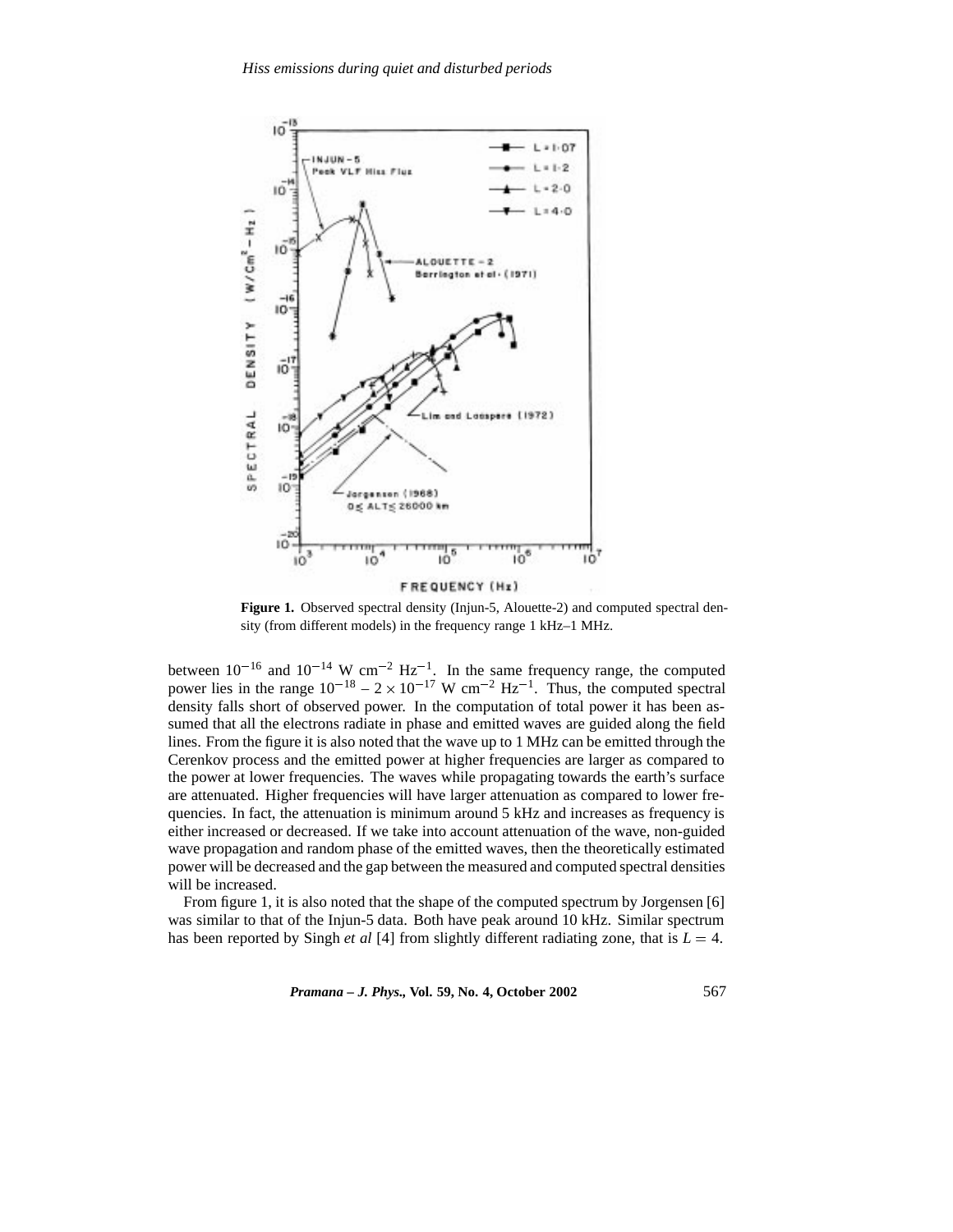# *D K Singh and R P Singh*

Computations using improved model showed that the peak intensity corresponded to 70 kHz [18]. The reported results were more closer to the data obtained from Alouette-2 [38]. Theoretically computed power from lower *L* values show that as *L* value decreases, the frequency corresponding to maximum power increases. Also, the radiated power increases. It is clearly seen from figure 1. In the absence of power measurements at higher frequencies

**Table 1.** Measured and computed hiss intensity.

| Frequency      | Measured/Computed power                                                                                                                                                                                                                                           | Reference |
|----------------|-------------------------------------------------------------------------------------------------------------------------------------------------------------------------------------------------------------------------------------------------------------------|-----------|
| $1-5$ kHz      | Measured power on-board satellite Injun-5 is $1.5 \times 10^{-11}$ W<br>$m^{-2}$ Hz <sup>-1</sup>                                                                                                                                                                 | [67]      |
|                | Measured power on ground station is $\sim 10^{-14}$ W m <sup>-2</sup> Hz <sup>-1</sup>                                                                                                                                                                            | $[11]$    |
|                | Observed power on the ground station, Moshiri (geomg. lat.<br>$34^{\circ}$ 5'N), is $5.4 \times 10^{-18}$ W m <sup>-2</sup> Hz <sup>-1</sup> .                                                                                                                    | [68]      |
|                | Calculated power ( $E > 10$ eV) for $L = 1.07$ and 1.2 is $10^{-15}$<br>$W m^{-2} Hz^{-1}$                                                                                                                                                                        | [69]      |
|                | Observed power on the ground station, Haraiso (geomag.<br>lat. 26.7°N) is $4.4 \times 10^{-19}$ W m <sup>-2</sup> Hz <sup>-1</sup>                                                                                                                                | $[70]$    |
|                | Calculated power (from the equatorial region) at $L = 4, 2,$<br>1.2, and 1.07 is $\sim$ 4 $\times$ 10 <sup>-25</sup> , 7 $\times$ 10 <sup>-24</sup> , 9 $\times$ 10 <sup>-24</sup> , and 5 $\times$<br>$10^{-24}$ W m <sup>-3</sup> Hz <sup>-1</sup> respectively | $[4]$     |
|                | Calculated power at the earth surface along $L = 4$ is $\sim 10^{-15}$<br>$W m^{-2} Hz^{-1}$                                                                                                                                                                      | [4]       |
|                | Calculated power at the earth surface along $L = 2$ , 1.2, and<br>$1.07$ is $\sim 10^{-15}$ to $10^{-14}$ W m <sup>-2</sup> Hz <sup>-1</sup>                                                                                                                      | [4]       |
| $6-10$ kHz     | Measured power on-board satellite Injun-3 is $10^{-12}$ W m <sup>-2</sup><br>$Hz^{-1}$ .                                                                                                                                                                          | [67]      |
|                | Measured power on-board satellite Aloutte-2 is $2 \times 10^{-12}$ W<br>$m^{-2}$ Hz <sup>-1</sup>                                                                                                                                                                 | $[38]$    |
|                | Computed power from electrons in a flux tube having length<br>$0 < \overline{ALT} < 26,000$ km is $2.6 \times 10^{-13}$ W m <sup>-2</sup> Hz <sup>-1</sup>                                                                                                        | [6]       |
|                | Observed power at ground station Nord (geomag.<br>lat.<br>80.8°N) is $10^{-14}$ W m <sup>-2</sup> Hz <sup>-1</sup>                                                                                                                                                | $[7]$     |
|                | Observed power at ground station Macquarie Island (geo-<br>mag. lat. 61.1° S) is $6.5 \times 10^{-14}$ W m <sup>-2</sup> Hz <sup>-1</sup>                                                                                                                         | $[71]$    |
|                | Calculated peak intensity at 10 kHz is $3.5 \times 10^{-13}$ W m <sup>-2</sup><br>$Hz^{-1}$                                                                                                                                                                       | [65]      |
|                | Measured power on-board satellite OGO-2 is $10^{-11}$ W m <sup>-2</sup><br>$Hz^{-1}$                                                                                                                                                                              | [6]       |
| $11 - 100$ kHz | Total power intensity computed from the whole radiating re-<br>gion is $1.2 \times 10^{-11}$ W m <sup>-2</sup> Hz <sup>-1</sup> at 70 kHz                                                                                                                         | [18]      |
|                | Calculated peak power intensity for $L = 4$ from the equato-<br>rial region is $\sim 10^{-24}$ W m <sup>-3</sup> Hz <sup>-1</sup> and at the earth surface<br>is $\sim 6.78 \times 10^{-14}$ W m <sup>-2</sup> Hz <sup>-1</sup>                                   | [4]       |
|                | Calculated peak power intensity at $L = 2$ from the equatorial<br>region is $\sim 4 \times 10^{-22}$ W m <sup>-3</sup> Hz <sup>-1</sup> and at the earth surface<br>is $\sim$ 2.3 $\times$ 10 <sup>-14</sup> W m <sup>-2</sup> Hz <sup>-1</sup>                   | [4]       |
| 101-1000 kHz   | Calculated peak power intensity from the equatorial region is<br>$\sim$ 2 × 10 <sup>-21</sup> W m <sup>-3</sup> Hz <sup>-1</sup> and at the earth surface $\sim$ 7.64 ×<br>$10^{-13}$ W m <sup>-2</sup> Hz <sup>-1</sup> , for L = 1.2                            | $[4]$     |
|                | Calculated peak power intensity from the equatorial region is<br>$\sim$ 5 $\times$ 10 <sup>-21</sup> W m <sup>-3</sup> Hz <sup>-1</sup> and at the earth surface is $\sim$ 6.6 $\times$<br>$10^{-13}$ W m <sup>-2</sup> Hz <sup>-1</sup> for $L = 1.07$           | $[4]$     |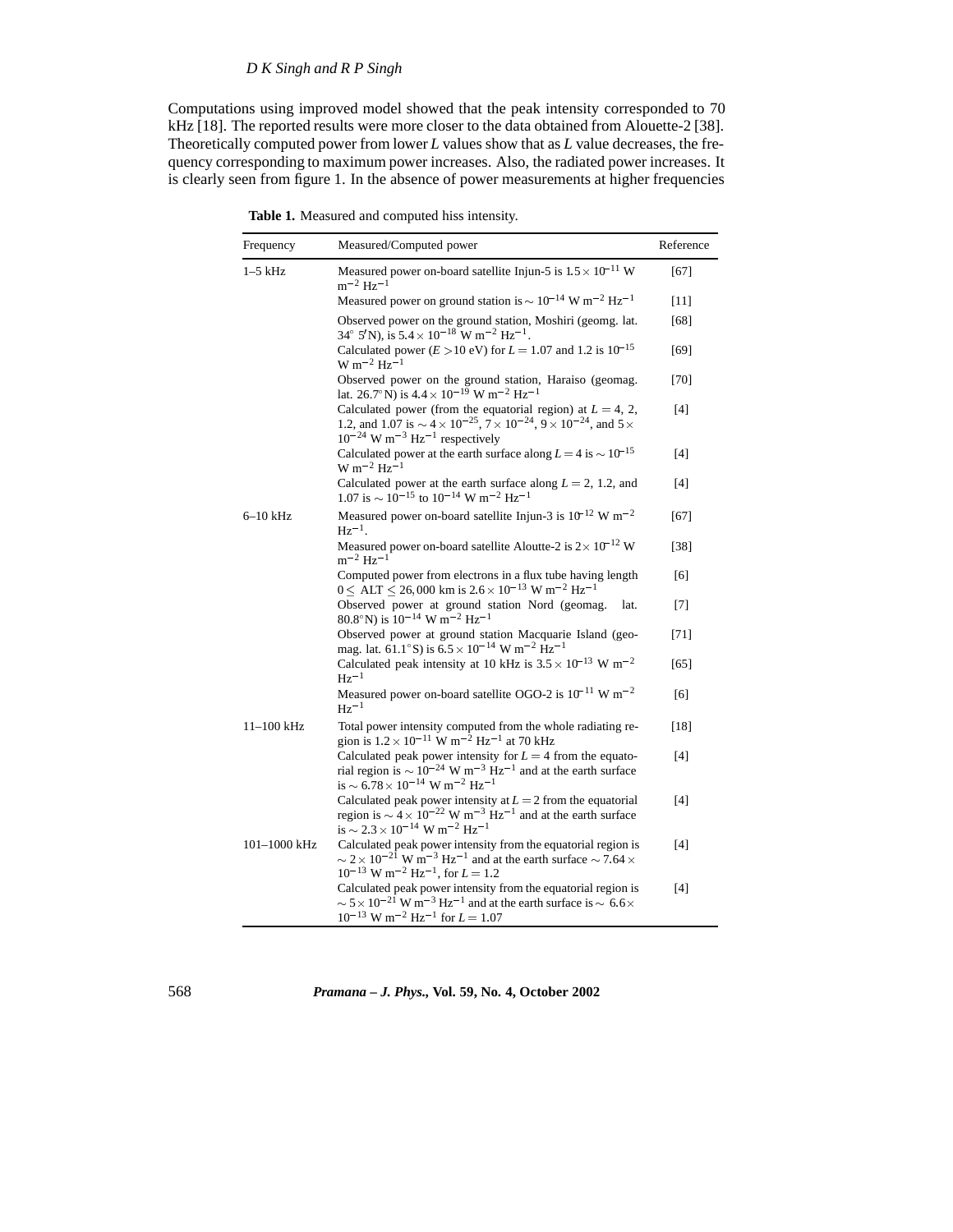and low latitudes, we cannot test the above theoretical results. However, Hayakawa [52] had summarized the essential features of equatorial VLF hiss for *L* <sup>&</sup>lt; 1:2 and had reported flux density  $\sim 10^{-14}$  W m<sup>-2</sup> Hz<sup>-1</sup> for the wave frequencies 5–10 kHz. Thus, if we neglect the attenuation of the emitted wave then the average observed peak density can be explained. For the purpose of comparison, in table 1, we have summarized the available measured and the theoretically computed spectral density of the hiss events.

To explain the reported peak intensities of the equatorial VLF hiss  $\sim 10^{-12}$  W m<sup>-2</sup>  $Hz^{-1}$ , Singh *et al* [4] considered amplification of the incoherently radiated waves. The wave growth can take place when wave phase velocity corresponds to the region where <sup>∂</sup>*F*<sup>0</sup> ∂ <sup>ν</sup>  $\vert_{v=\omega/k} > 0$ , where  $F_0$  is the electron distribution function [20,27,33]. The analysis of this instability for the generation of VLF hiss using different models for the electrons was considered by many workers [4,20,42,62,72–74]. The computed linear growth rate usually comes out to be small and to explain the observed spectral power, the wave has to bounce back and forth along the field line many times [4,31,74]. The wave is amplified each time it passes through the equatorial region [4,74]. During multiple bouncing, the signal having different intensity may couple from one duct to another and produce structureless signals of constant intensity as is observed in the case of ELF/VLF hiss. Further, during wave–particle interaction amplitude of the wave develops exponentially with time and it becomes essential to compute the final amplitude of the wave including non-linear effects in the wave–particle interaction. One may consider quasi-linear theory of wave–particle interaction to explain the details of observed dynamic spectra. Trakhtengerts *et al* [75] have discussed that the step-like deformation of the distribution function at the boundary between resonant and non-resonant electron leads to the strong amplification (2 orders of magnitude greater than that for a smooth distribution function). The role of inhomogeneous magnetic field [76] should also be included in the final computation of hiss spectra.

If *N* particles radiated incoherently then the total radiated power  $P<sub>T</sub> = NP$ , where *P* is the power radiated by each particle. If the particles are phase-bunched, then they radiate coherently and the total radiated power  $P<sub>T</sub>$  would be  $N<sup>2</sup>P$  [65]. Thus, even small number of electrons emitting coherently could substantially increase the estimated power level. It has been shown that the trapped flux of precipitated electrons increases from  $10^2$  m<sup>-3</sup> s<sup>-1</sup> to  $10^4$  m<sup>-3</sup> s<sup>-1</sup> for *L* = 4 as  $K_p$  value increases from 2-3 to > 6 [62,77]. This shows that the radiating electron flux increases by a factor of  $10<sup>2</sup>$  during magnetic storm conditions. If all the electrons radiated coherently then the estimated power flux would increase by a factor of  $10<sup>4</sup>$  and we can easily explain the measured large hiss intensity during magnetically disturbed conditions. The intensity of the trapped flux is  $10^3$  m<sup>-3</sup> s<sup>-1</sup> for  $K_p \cong 4-5$ . Thus, even for moderate storm the flux increases by a factor of 10 and hence incoherent power would increase by a factor of 10, whereas coherently radiated power would enhance by a factor of  $10<sup>2</sup>$ . In all cases, hiss intensity would increase during magnetic storm period, which had been observed both on the ground as well as on the satellites.

The generation mechanism of VLF hiss remains controversial despite extensive theoretical and experimental work because, both the Cerenkov radiation and the wave–particle interaction mechanism required wave propagation parallel to the geomagnetic field lines, although, experimental data show that hiss often propagates at oblique angles and may originate in source region with relatively high wave-normal angles [30]. Sonwalkar and Inan [25] have shown that a hiss-like signal often follows lightning-generated whistlers. Draganov *et al* [78] based on ray-tracing simulations and estimates of whistler wave damping suggested that lightning-generated whistler wave energy can develop into plasma-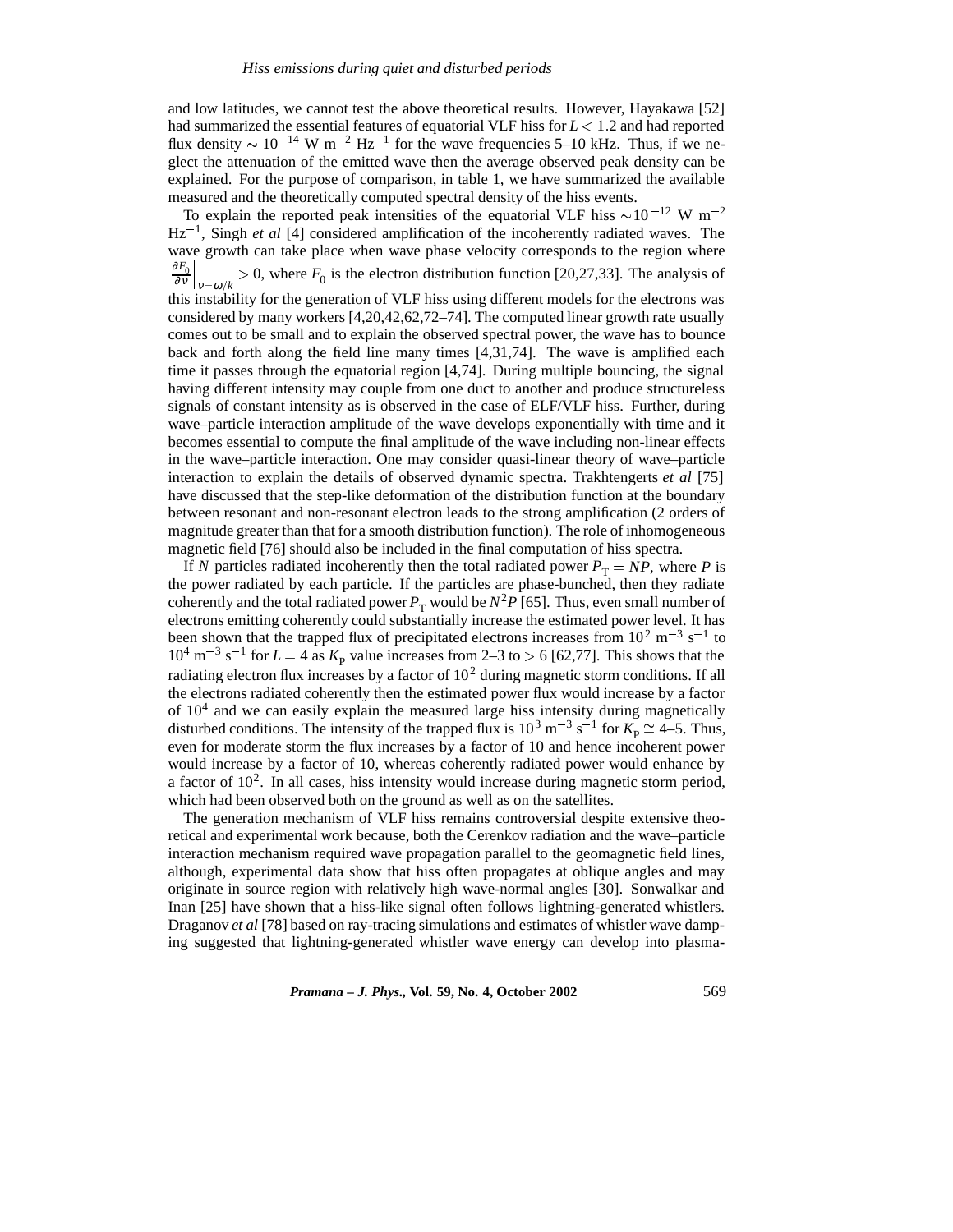

Figure 2. Generation region of the V-shaped hiss, upper hybrid resonance wave, saucers and fast hisslers. The figure is based on the model used for the computation of Cerenkov power to explain the above mentioned hiss emissions.

spheric hiss via multiple reflections, and thunderstorm activity on global scale may be sufficient to support observed hiss level. Recently, Savchenko and Vaisman [12] have presented VLF hiss preceding the whistlers. Based on the data analysis and numerical simulations they have shown that the VLF hiss bursts observed on the ground could have been formed by refraction and scattering of the VLF waves in the ionosphere on irregularities generated during the precipitation of energetic electrons induced by whistlers.

Apart from the continuous and periodic hiss, V-shaped hiss were also observed, which are characterized by the spectrum in which frequencies first decrease and then increase on a time scale from a few seconds to more than 30 s. They were observed while propagating downward along the field lines [30]. Cerenkov radiation mechanism had been proposed as the possible generation mechanism [37,45]. Similar to VLF hiss, band limited waves near upper hybrid resonance frequency had also been observed by rockets and satellites in the magnetosphere. The probable generation mechanism had been suggested to be Cerenkov radiation mechanism [18,79,80]. Siren [81] reported the observation of short duration auroral hiss burst showing an evidence of whistler mode dispersion in the frequency range 2–12 kHz with a maximum signal intensity  $\sim$ 10<sup>-17</sup> W cm<sup>-2</sup> Hz<sup>-1</sup> at 3 kHz. These signals were termed as fast hissler and they were supposed to be generated by the Cerenkov process [81]. The proposed generation region was considered at an altitude of 15,000 km and it was assumed that the waves with initial wave-normal angles lying in the range  $0.2^{\circ}$ –2.3 $^{\circ}$ only could reach the ground. The source region of the V-shaped hiss, UHR noise and fast hissler are shown in figure 2. It may be noted that all these variations of hiss emissions are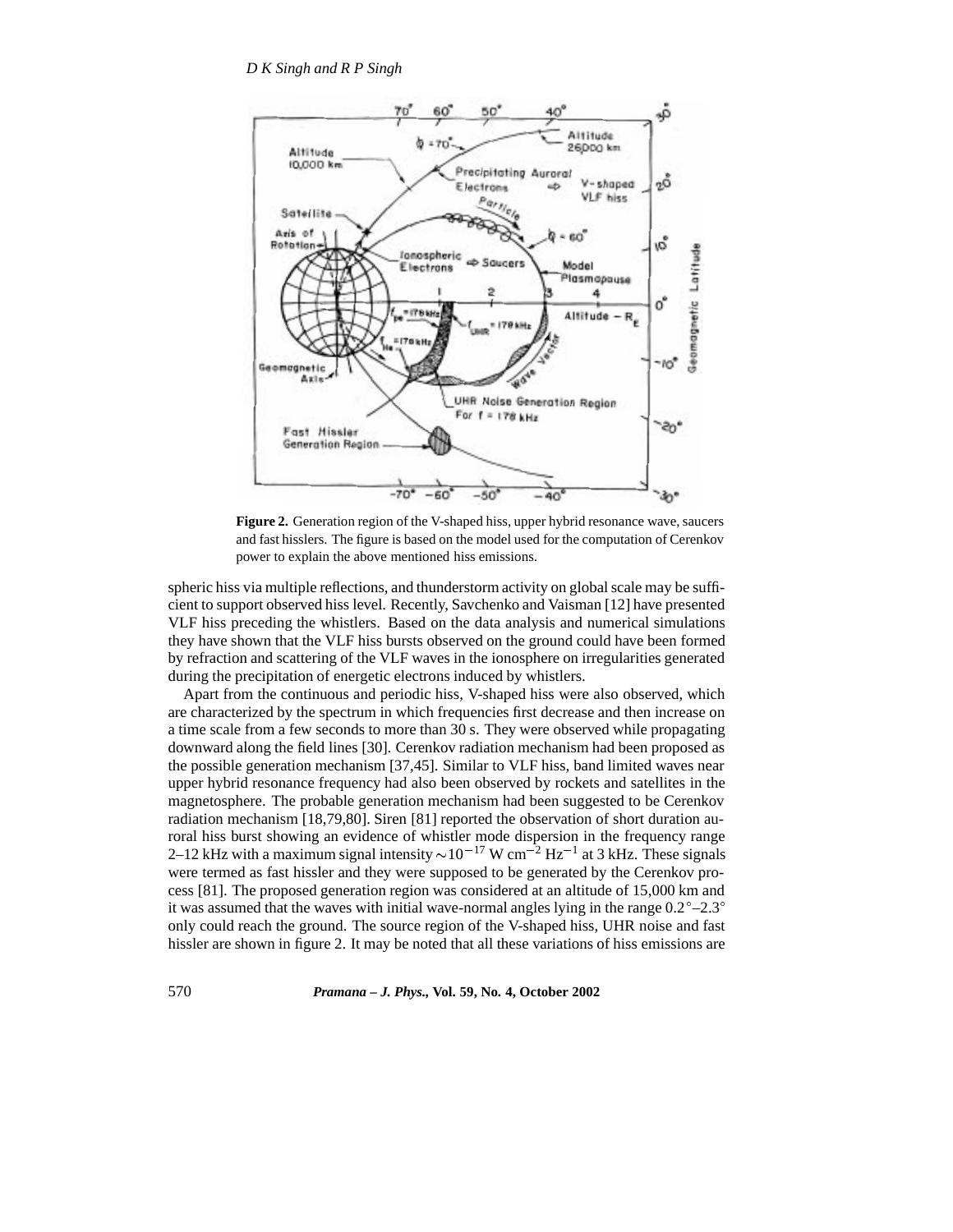recorded in the magnetosphere and their generation mechanism is still unresolved. Further work is required to explain the observed dynamic spectra, polarization and mode of propagation from the source to the receiving site.

## **5. Conclusion**

In this paper we have reviewed reported characteristic properties of VLF hiss emissions observed at ground station as well as on-board satellites. Characteristic features of VLF hiss observed during magnetospheric disturbances are also discussed. The waves are proposed to be generated by the Cerenkov radiation mechanism as a first step and then they are subsequently amplified by the energetic electrons present in the magnetosphere [4]. It is suggested that during the magnetospheric disturbance period injected electron population increases by a factor of  $10<sup>2</sup>$ , which may explain the enhanced intensity of hiss emissions during disturbed conditions. In the end, some other emissions are also indicated which have been explained in terms of Cerenkov mechanism.

## **Acknowledgements**

DKS is grateful to Dr A K Kamra for his encouragement and critical advice and RPS is grateful to DST for partly supporting the work under the project ESS75/042/99. The authors thank Shri V V Deodhar for his help in the preparation of diagrams. The authors are also grateful to the anonymous referee for his constructive and valuable suggestions.

# **References**

- [1] R M Thorne, A J Smith, R K Burton and R E Holzer, *J. Geophys. Res.* **78**, 1581 (1973)
- [2] A J Smith, M A Frandsen, B T Tsurutani, R M Thorne and K W Chan, *J. Geophys. Res.* **79**, 2507 (1974)
- [3] K Bullough, B Denby, W Gibbons, A R W Hughes, T R Kaiser and A R L Tetnall, *Proc. R. Soc. London* **A343**, 207 (1975)
- [4] D K Singh, Ashok Kumar Singh, R P Patel, R P Singh and Abhai Kumar Singh, *Ann. Geophys.* **17**, 1260 (1999)
- [5] D K Singh, R P Patel and R P Singh, *Indian J. Radio and Space Phys.* **30**, 24 (2001)
- [6] T S Jorgensen, *J. Geophys. Res.* **73**, 1055 (1968)
- [7] T S Jorgensen, *J. Geophys. Res.* **71**, 1367 (1966)
- [8] Lalmani, M Rao, V V Somayajulu and B A P Tantry, *J. Geomag. Geoelec.* **24**, 261 (1972)
- [9] M Hayakawa and S S Sazhin, *Planet. Space Sci.* **40**, 1325 (1992)
- [10] S S Sazhin, K Bullough and M Hayakawa, *Planet. Space Sci.* **41**, 153 (1993)
- [11] R A Helliwell, *Whistler and related ionospheric phenomena* (Stanford University Press, Stanford, USA, 1965)
- [12] P P Savchenko and G M Vaisman, *Geomagn. Aeron.* **39**, 99 (1999)
- [13] J F Mckenzie, *Philos. Trans. R. Soc. London, Ser.* **A225**, 585 (1963)
- [14] J F Mckenzie, *Phys. Fluids* **10**, 2680 (1967)
- [15] R N Singh and R P Singh, *Ann. Geophys.* **25**, 629 (1969)
- [16] R P Singh and R N Singh, *Ann. Geophys.* **25**, 639 (1969)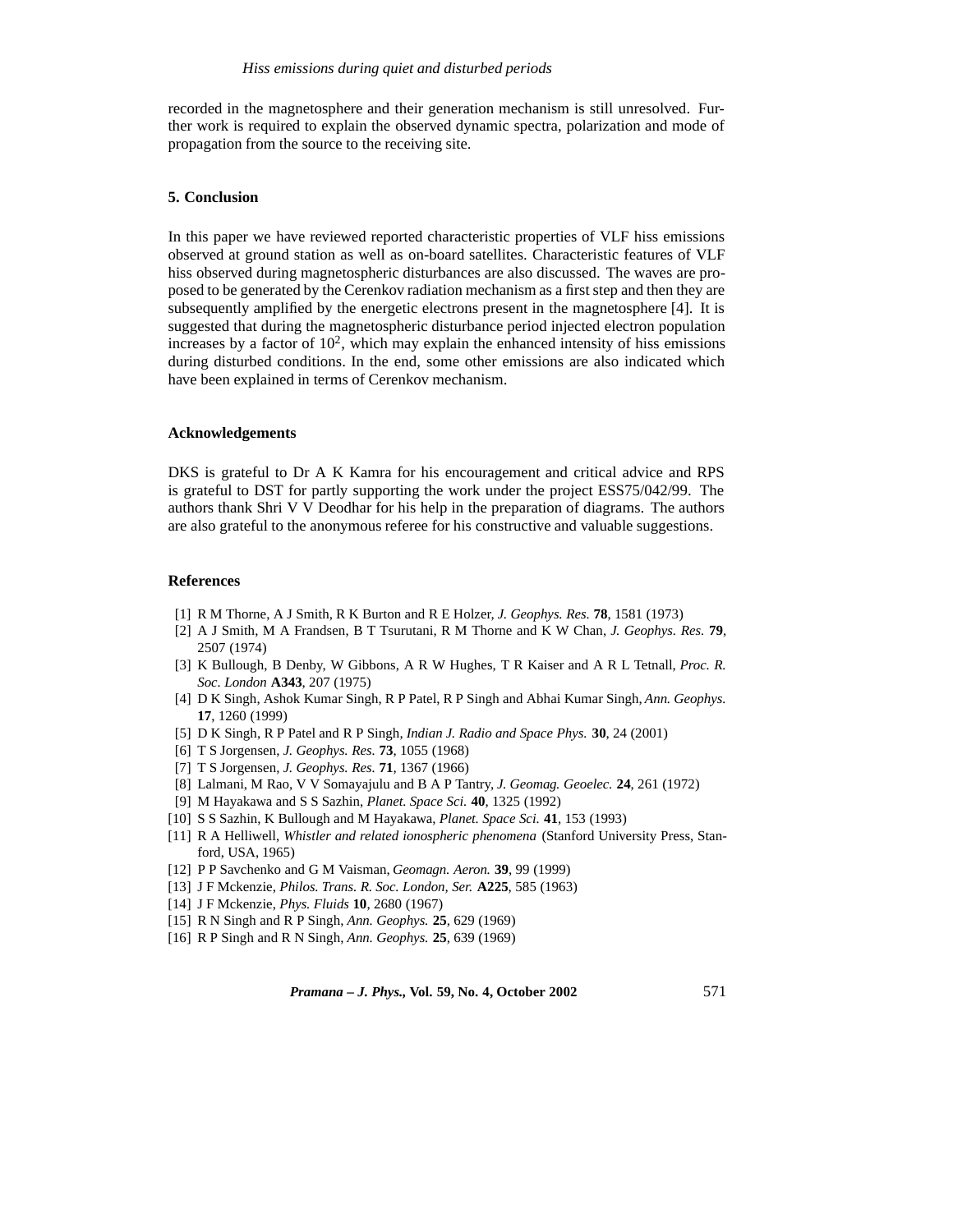- [17] R P Singh, *Ann. Geophys.* **29**, 227 (1972)
- [18] T L Lim and T Laaspere, *J. Geophys. Res.* **77**, 4145 (1972)
- [19] M J Rycroft, *Radio Sci.* **7**, 811 (1972)
- [20] R P Singh, *Planet. Space Sci.* **20**, 2073 (1972)
- [21] T Ondoh, Y Nakamura, S Watanabe, K Aikyo and T Murakami, *Planet. Space Sci.* **31**, 411 (1983)
- [22] S R Church and R M Thorne, *J. Geophys. Res.* **88**, 7941 (1983)
- [23] R A Helliwell, D L Carpenter, U S Inan and J P Katsufrakis, *J. Geophys. Res.* **91**, 4381 (1986)
- [24] S S Sazhin, *Planet. Space Sci.* **35**, 1267 (1987)
- [25] V S Sonwalkar and U S Inan, *J. Geophys. Res.* **94**, 6989 (1989)
- [26] A B Draganov, U S Inan, V S Sonwalkar and T F Bell, *J. Geophys. Res.* **93**, 11401 (1993)
- [27] B T Tsurutani and G S Lakhina, *Rev. Geophys.* **35**, 491 (1997)
- [28] N Cornilleau-Wehrlin, R Gendrin, F Lefeuvre, M Parrot, R Grard, D Jones, A Bahnsen, E Ungstrup and W Gibbons, *Space Sci. Rev.* **22**, 371 (1978)
- [29] J Solomon, N Cornilleau-Wehrlin, A Corth and G Kremser, *J. Geophys. Res.* **93**, 1839 (1988)
- [30] V S Sonwalkar and U S Inan, *J. Geophys. Res.* **93**, 7493 (1988)
- [31] R A Helliwell, *Modern radio science* (1993) p. 189
- [32] L Harang and K N Hauge, *J. Atmos. Terr. Phys.* **27**, 499 (1965)
- [33] S S Sazhin, *Whistler mode waves in a hot plasma* (Cambridge University Press, Cambridge, 1992)
- [34] M Nishine, Y Tanaka, A Iwai, T Kamada and T Hirasawa, *Mem. Natl. Inst. Polar Res.*, Tokyo, Special Issue No 26, p. 81 (1983)
- [35] M Hayakawa, T Okada and Y Tanaka, *J. Geophys. Res.* **90**, 5153 (1985)
- [36] K Makita, *Mem. Natl. Inst. Polar Res.*, Tokyo, Ser. A. Aeronomy, No. 16 (1979)
- [37] D A Gurnett and L A Frank, *J. Geophys. Res.* **77**, 172 (1972)
- [38] R E Barrington, T R Hartz and R W Harvey, *J. Geophys. Res.* **76**, 5278 (1971)
- [39] T Laaspere and R A Hoffman, *J. Geophys. Res.* **81**, 524 (1976)
- [40] S R Mosier and D A Gurnett, *J. Geophys. Res.* **77**, 1137 (1972)
- [41] T Laaspere and W C Johnson, *J. Geophys. Res.* **78**, 2926 (1973)
- [42] H G James, *J. Geophys. Res.* **78**, 4578 (1973)
- [43] D J Gourney, S R Church and P F Mizera, *J. Geophys. Res.* **87**, 10479 (1982)
- [44] C Beghin, J L Rauch and J M Bosqued, *J. Geophys. Res.* **94**, 1359 (1989)
- [45] D A Gurnett, S R Mosier and R R Anderson, *J. Geophys. Res.* **76**, 3022 (1971)
- [46] S R Mosier and D A Gurnett, *J. Geophys. Res.* **74**, 5675 (1969)
- [47] H G James, *J. Geophys. Res.* **81**, 501 (1976)
- [48] I Kimura, K Hashimoto, I Nagano, T Okada, M Yamamoto, T Yoshino, H Matsumoto, M Ejiri and K Hayashi, *J. Geomag. Geolect.* **42**, 459 (1990)
- [49] Lalmani, M K Babu, R Kumar, R Singh and A K Gwal, *Ultra Sci.* **11**, 381 (1999)
- [50] M Hayakawa, Y Tanaka and J Ohtsu, *J. Atmos. Terr. Phys.* **37**, 517 (1975)
- [51] M Hayakawa and Y Tanaka, *Nature* (London) **270**, 703 (1977)
- [52] M Hayakawa, *J. Atmos. Electr.* **13**, 65 (1993)
- [53] P N Khosa, Lalmani, R R Rausaria and M M Ahmad, *Indian J. Radio Space Phys.* **10**, 209 (1981)
- [54] M Hayakawa, Y Tanaka and J Ohtsu, *J. Geophys. Res.* **80**, 86 (1975)
- [55] T S Jorgensen, Progress in ELF and VLF emission studies on high latitudes, in *The radiating atmosphere* edited by B M McCormac (Reidel Dordrect, 1979)
- [56] K Makita and H Fukunishi, *Rep. Japan Antarctic Res. Expedition*, Vol. 46 (1973) p. 172
- [57] D L Carpenter, J C Foster, T J Rosenberg and L J Lanzerotti, *J. Geophys. Res.* **80**, 4279 (1975)
- [58] M Hayakawa , Y Tanaka, S S Sazhin, T Okada and K Kurita, *Planet. Space Sci.* **34**, 225 (1986)
- [59] M Hayakawa, *Planet. Space Sci.* **37**, 269 (1989)